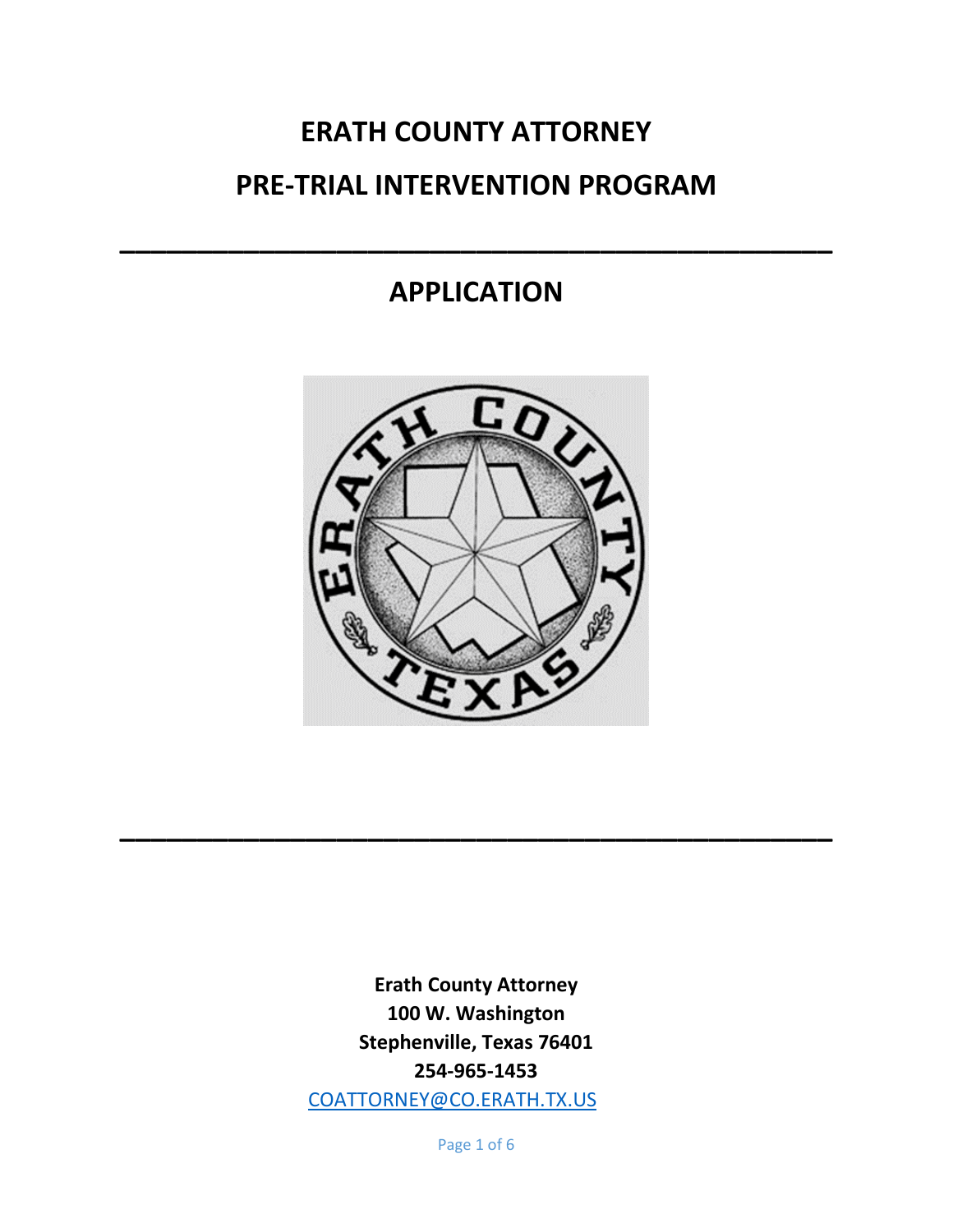# **PART I. CASE INFORMATION**

| <b>DEFENDANT'S NAME</b>   |  |
|---------------------------|--|
| <b>CAUSE NUMBER</b>       |  |
| <b>OFFENSE</b>            |  |
| <b>OFFENSE DATE</b>       |  |
| <b>ATTORNEY'S NAME</b>    |  |
| <b>ATTORNEY'S EMAIL</b>   |  |
| <b>NEXT COURT SETTING</b> |  |

## **PART II. APPLICATION'S PERSONAL DATA SHEET**

#### **A. PERSONAL INFORMATION**

| <b>FIRST</b>                    | <b>MIDDLE NAME</b>             | <b>LAST NAME</b>      |
|---------------------------------|--------------------------------|-----------------------|
| <b>NAME</b>                     |                                |                       |
| <b>MAIDEN NAME</b>              | <b>DATE OF BIRTH</b>           | <b>MARTIAL STATUS</b> |
| <b>SOCIAL SECURITY NUMBER</b>   | <b>DRIVER'S LICENSE NUMBER</b> | <b>RACE</b>           |
| <b>PLACE OF BIRTH</b>           | <b>CITIZENSHIP</b>             | <b>EMAIL ADDRESS</b>  |
| <b>HOME ADDRESS</b>             | <b>CITY</b>                    | <b>STATE</b>          |
| <b>HOW LONG AT THAT ADDRESS</b> | <b>HOME PHONE</b>              | <b>CELL PHONE</b>     |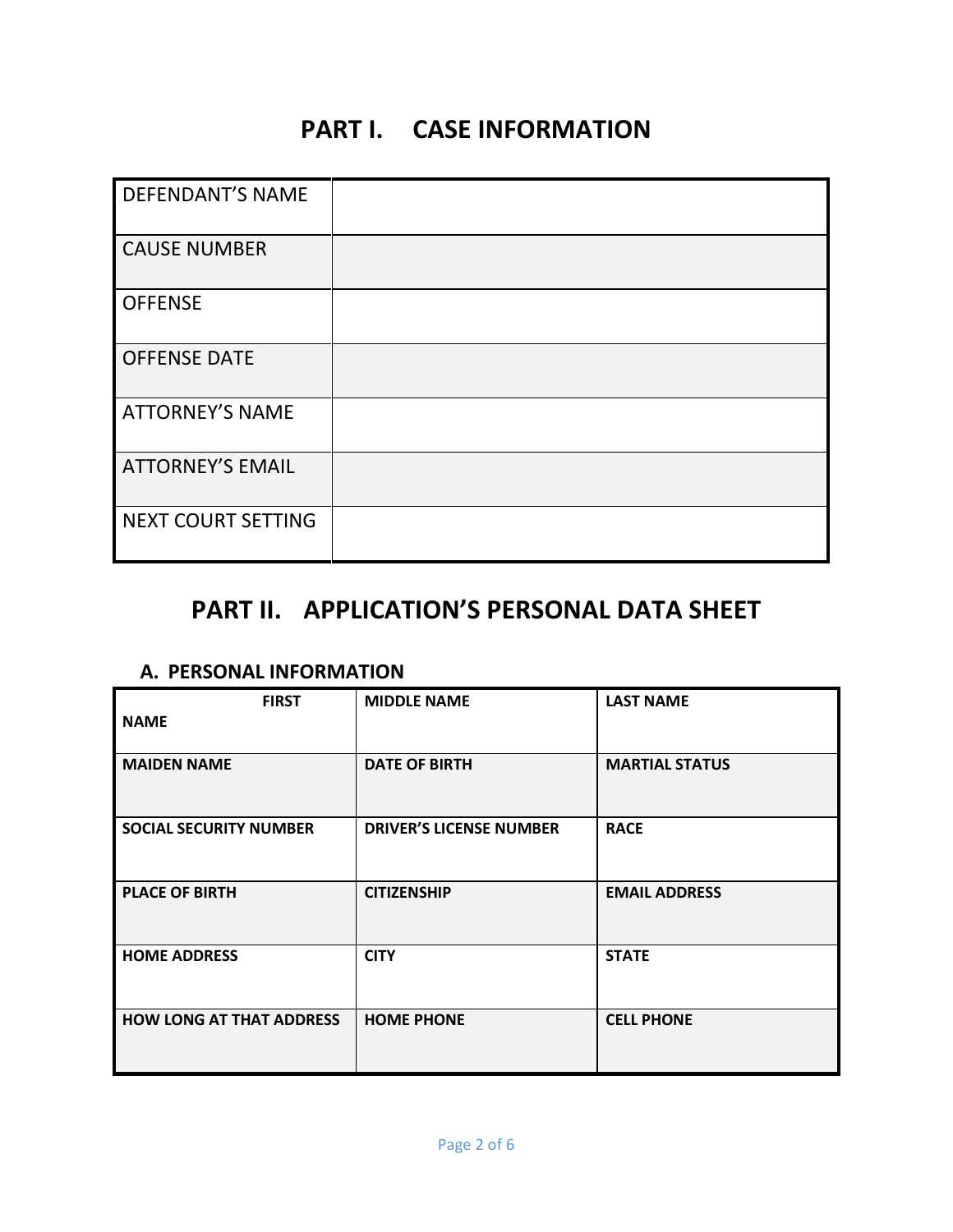#### **B. EMPLOYMENT INFORMATION**

| <b>EMPLOYER</b>                                                                            | <b>POSITION/TITLE</b>       |
|--------------------------------------------------------------------------------------------|-----------------------------|
| <b>WORK ADDRESS</b>                                                                        | <b>PHONE</b>                |
| <b>SUPERVISOR'S NAME</b>                                                                   | <b>LENGTH OF EMPLOYMENT</b> |
| <b>EMPLOYMENT STATUS</b>                                                                   |                             |
| (FULL, PART-TIME, DISABLED, STUDENT,                                                       |                             |
| <b>RETIRED</b>                                                                             |                             |
| <b>UNEMPLOYED</b>                                                                          |                             |
| If you are a Student, what school do you attend<br>and provide proof of current enrollment |                             |
| If you are unemployed, when and where were<br>you last employed                            |                             |

#### **C. MENTAL HEALTH HISTORY**

**(If you are requesting admission because of a mental illness, this section must be completed. Please attach any supporting mental health documentation)**

| MENTAL ILLNESS SUSPECTED/DIAGNOSED | <b>DATE DIAGNOSED</b>             |
|------------------------------------|-----------------------------------|
| PRIOR HOSPITALIZATIONS/TREATMENT   | <b>DATE OF TREATMENT</b>          |
| ARE YOU CURRENTLY IN TREATMENT     | <b>CURRENT TREATMENT PROVIDER</b> |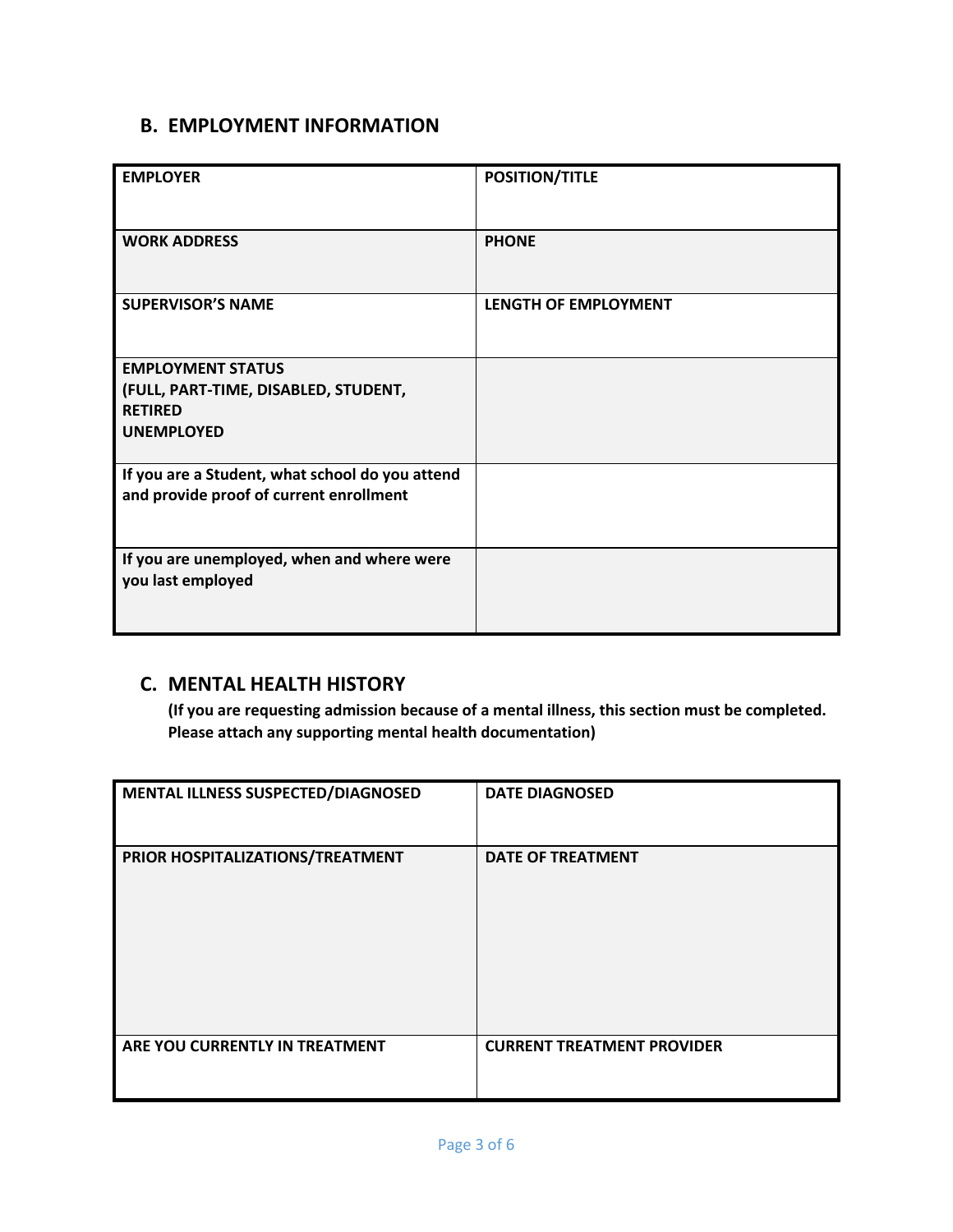#### **D. MILITARY HISTORY**

(Please attach your DD214. To obtain a copy go to www.archives.gov/verterans/military service-records. For more information contact the Veterans Services Office 254-965-1443)

| WHAT BRANCH OF SERVICE DID YOU SERVE                                                                                                              |                                   |
|---------------------------------------------------------------------------------------------------------------------------------------------------|-----------------------------------|
| <b>WHAT IS YOUR MILITARY RANK</b>                                                                                                                 | <b>ACTIVE/RESERVE</b>             |
| <b>WHAT TYPE OF DISCHARGE</b>                                                                                                                     | <b>WHAT WERE DATES OF SERVICE</b> |
| <b>WERE YOU DEPLOYED</b>                                                                                                                          | <b>DATES OF DEPLOYMENT</b>        |
| <b>HAS DEFENDANT BEEN TREATED FOR OR</b><br>DIAGNOSED WITH PTSD, A SERVICE RELATED<br><b>MENTAL DISORDER OR A TRAMATIC BRAIN</b><br><b>INJURY</b> |                                   |
|                                                                                                                                                   |                                   |

#### **E. PRIOR CONTACTS WITH CRIMINAL JUSTICE SYSTEM**

**Prior contacts with the criminal justice system include, but are not limited to, juvenile records (regardless of disposition), adult arrest or citations (regardless of disposition), out-of-state arrests or citations (regardless of disposition) offenses for Minor in Possession of Alcohol, Minor in Consumption of Alcohol, Public Intoxication, Class "C" Assault and Possession of Drug Paraphernalia (regardless of disposition). This application must be supplemented if contact with the Criminal Justice System occurs after the PTIP Application is filed. This section does not include traffic citations.** 

| DATE OF ARREST/CITATION | PLACE OF ARREST/CITATION | <b>OFFENSE</b> | <b>DISPOSITION</b> |
|-------------------------|--------------------------|----------------|--------------------|
|                         |                          |                |                    |
|                         |                          |                |                    |
|                         |                          |                |                    |
|                         |                          |                |                    |
|                         |                          |                |                    |
|                         |                          |                |                    |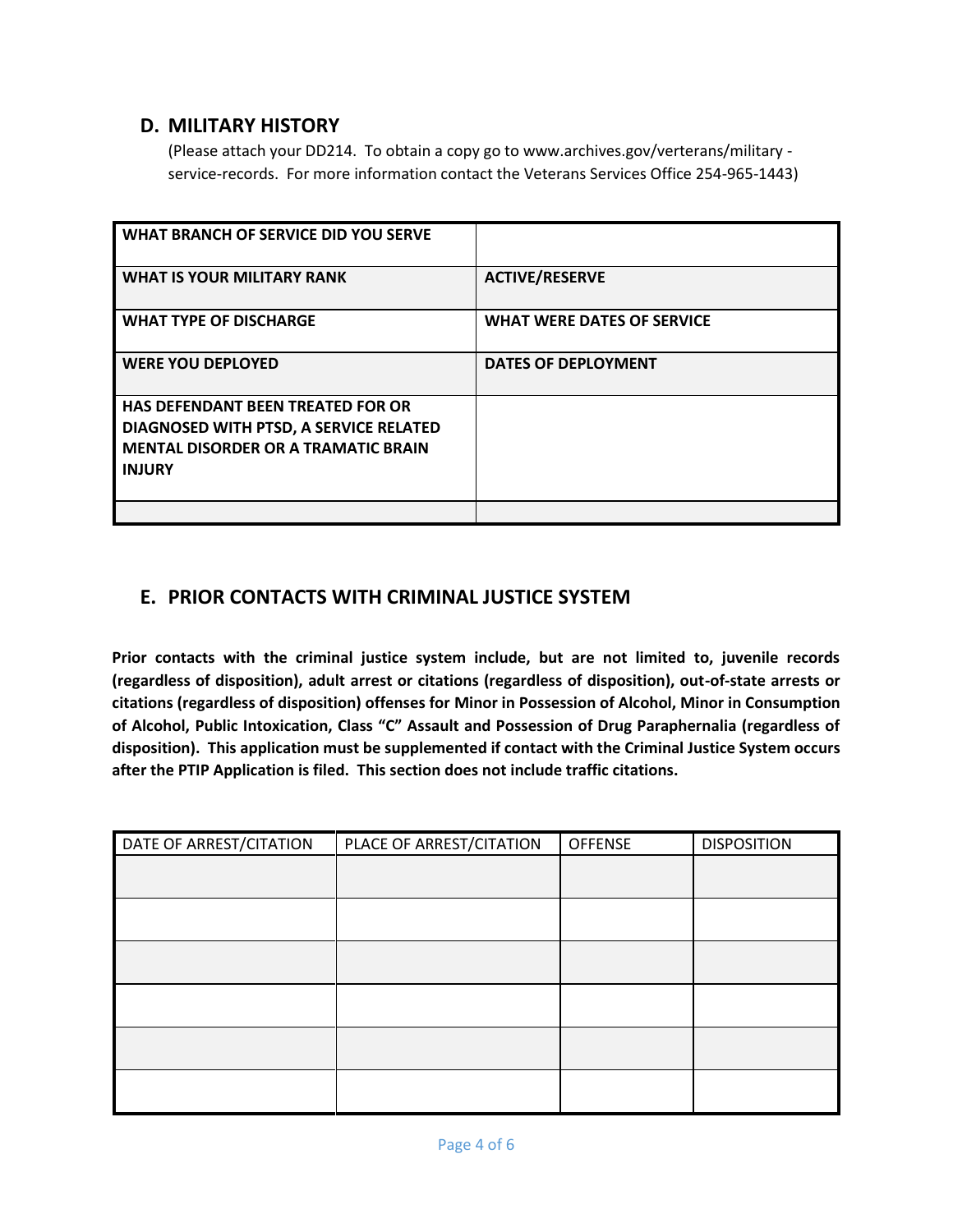### **PART III. DEFENDANT'S STATEMENT OF THE OFFENSE**

**Defendant must, in his or her own words, complete this written statement about the circumstances of the offense and why the Defendant is guilty of the offense. Defendant must be willing to take full responsibility for his or her actions and confess to the offense. Merely, stating "I accept full responsibility for the offense" is insufficient. Minimizing one's actions and blame-shifting are not indications of a strong candidate for PTIP. Once the PTIP Application is submitted, NO RE-WRITES ARE ALLOWED. If the Defendant is admitted into the PTIP program any statements made can be used against the Defendant in any future prosecution. If the Defendant is not admitted into the program, the statements cannot and will not be used against the Defendant.**